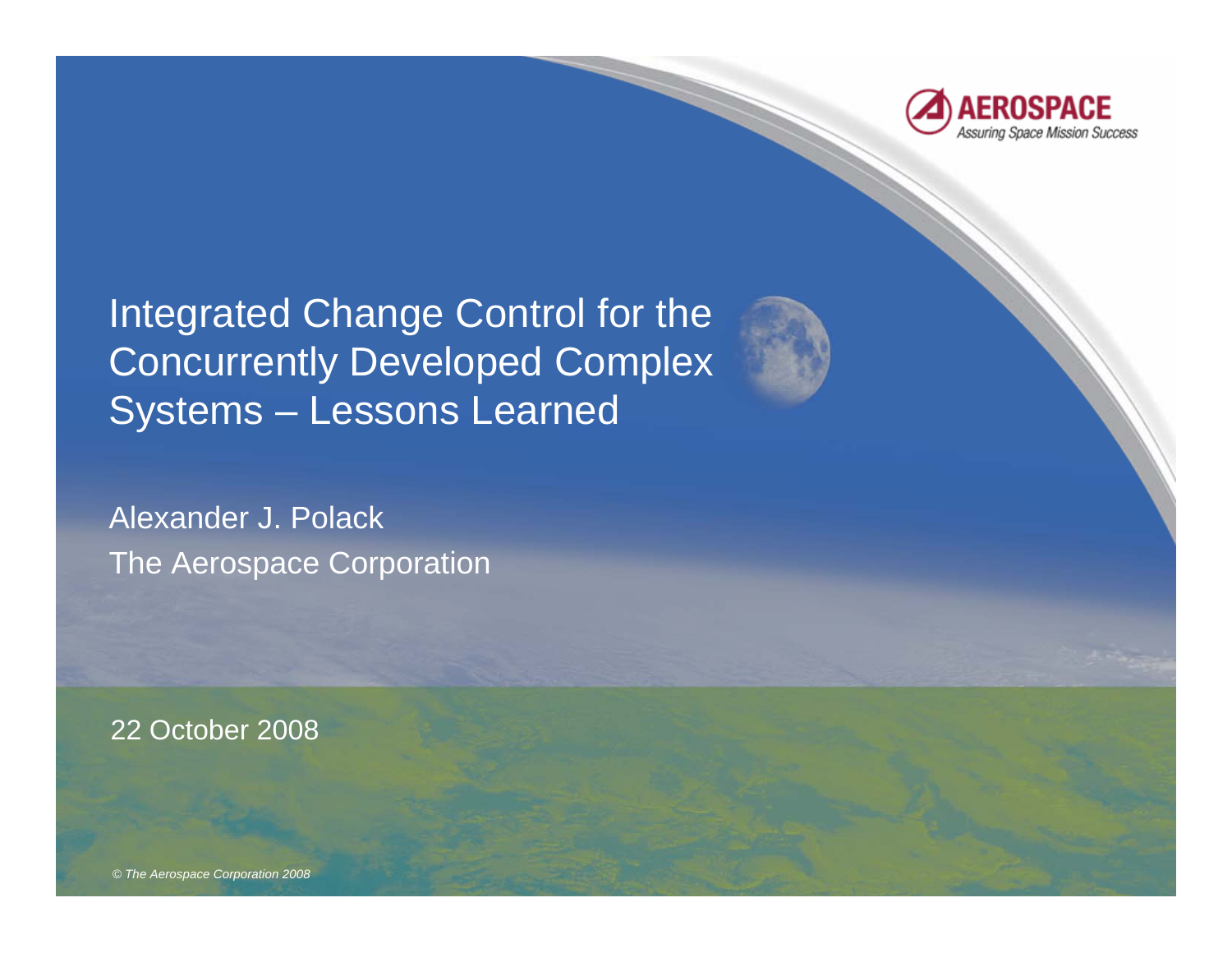There were many contributors to this effort. Thank you everyone who helped!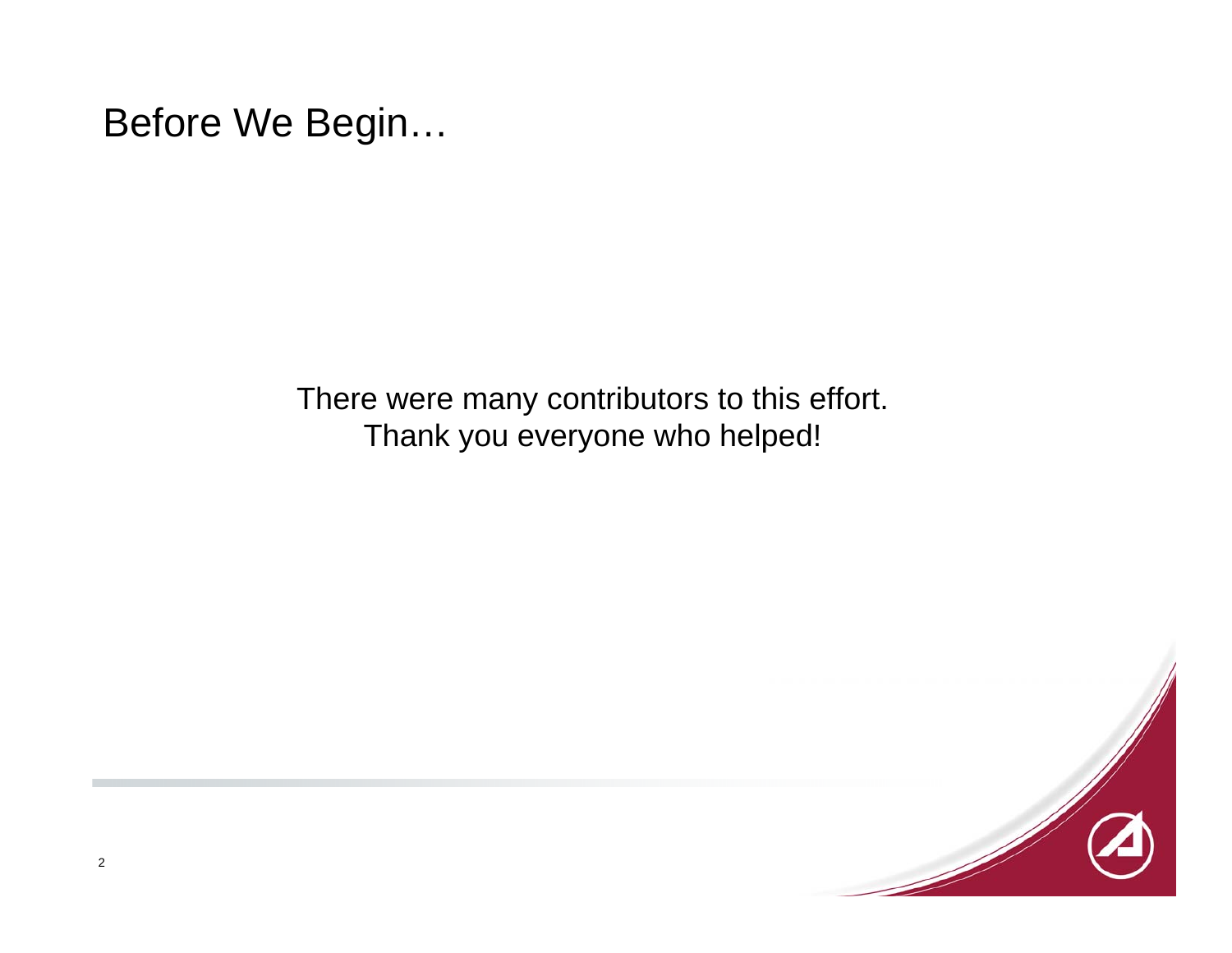#### Advanced Extremely High Frequency (AEHF) System



Reprinted courtesy of the United States Air Force **Reprinted courtesy of the United States Air Force** Reprinted courtesy of the United States Air Force

- •Mission Provide protected satellite communications for strategic and tactical defense missions
- •Designed to augment and eventually replace the Milstar system
- •AEHF Program Office is located at the Space Missile Center (SMC), Los Angeles Air Force Base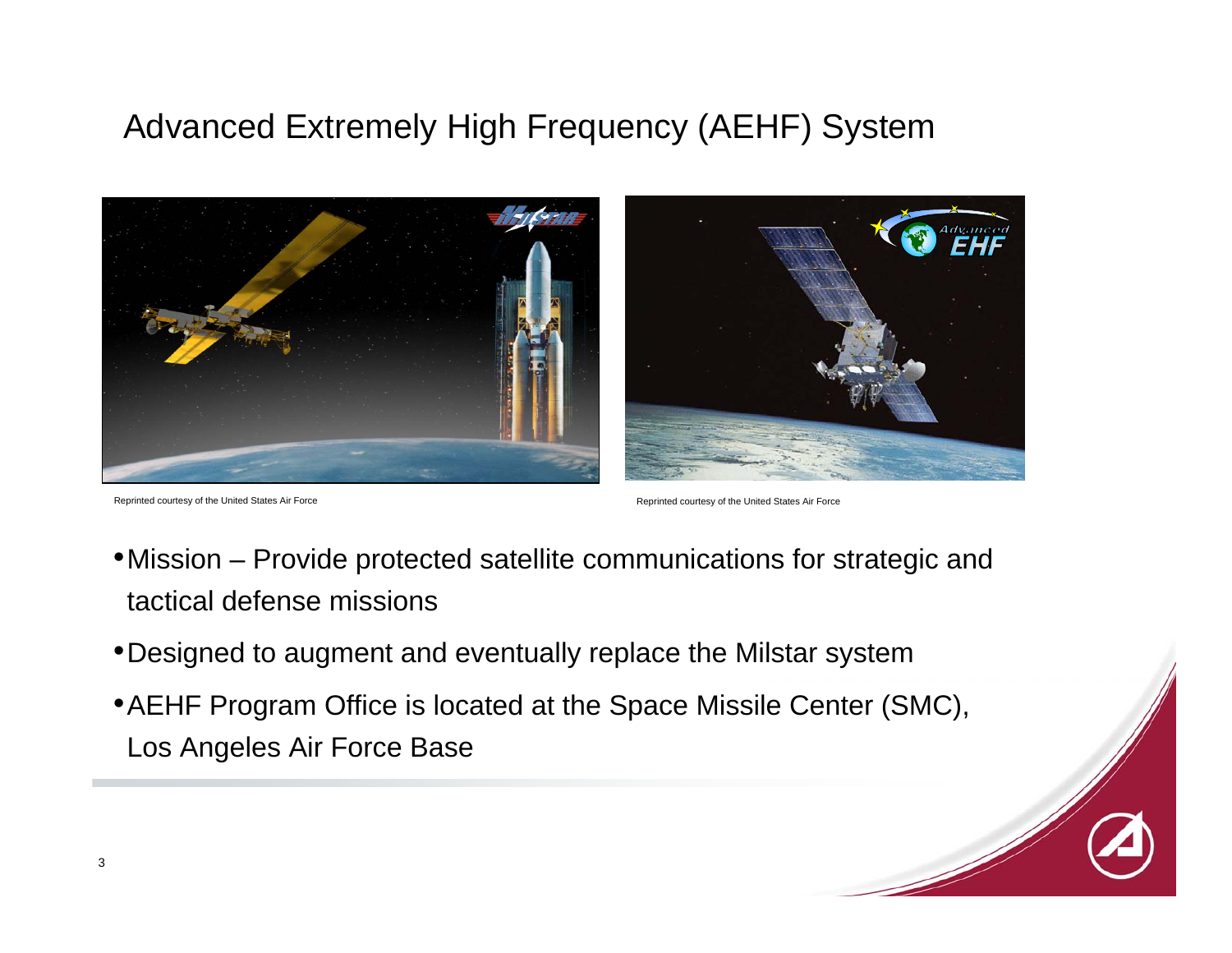# AEHF Program Challenges

- Concurrent development and acquisition of major AEHF system elements
- Concurrent development of interfaces
- Most elements have different
	- *Contracts*
	- *Contracting agencies*
	- *Contract schedules*
	- *Development teams*
- Backward compatibility requirements with existing operational systems
- Operational systems are in the process of changing while in sustainment mode
- New, post contract award requirements
- •International Partners
- •Budgetary and regulatory requirements and constraints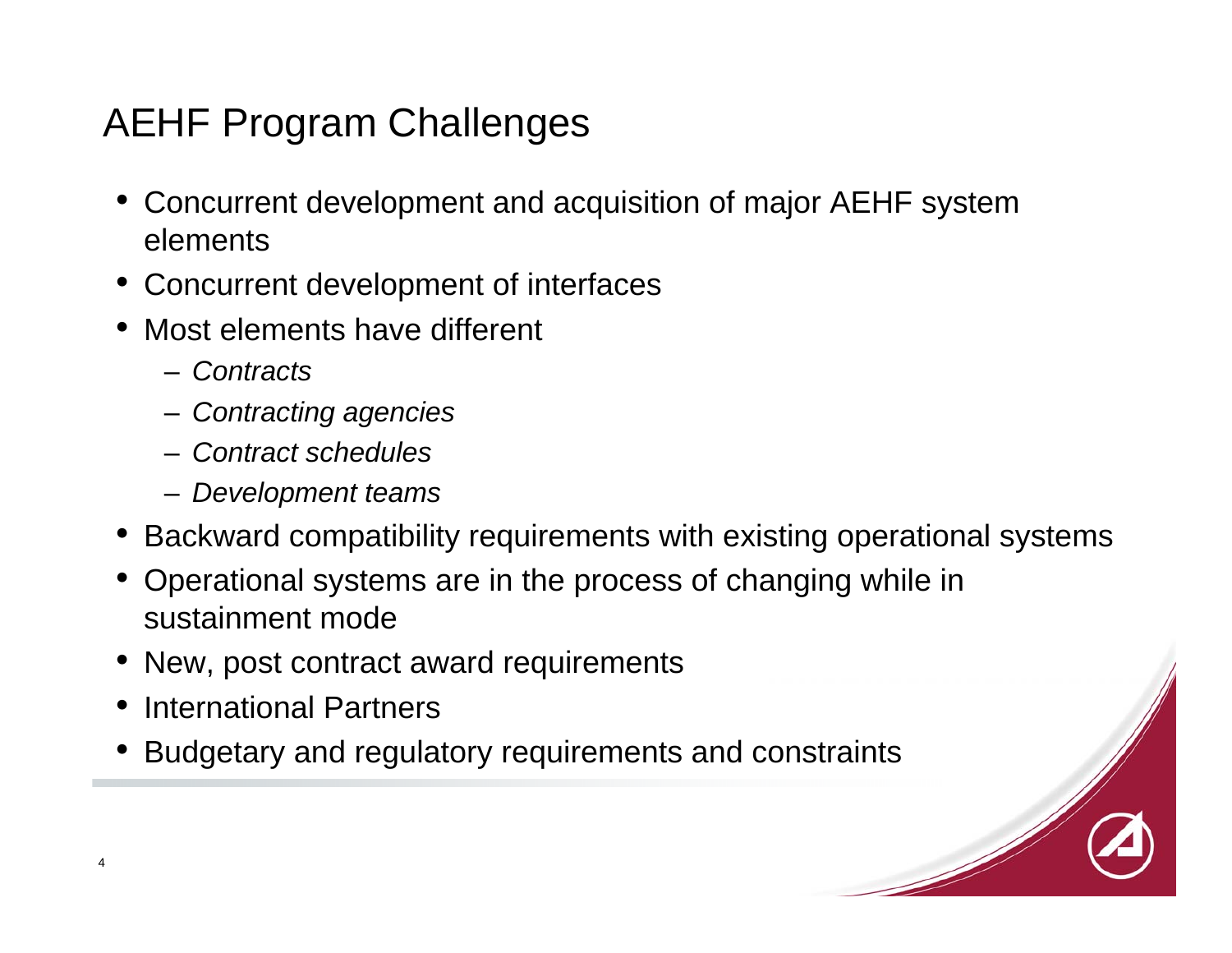# Change Dilemma…

- Change is inevitable on a large, multi-year, concurrent development program
- Change is disruptive by its nature
- •Managing change is not easy
- Having a well defined and understood process for managing change is imperative
- •Processes need to be constantly adjusted to reflect the needs at hand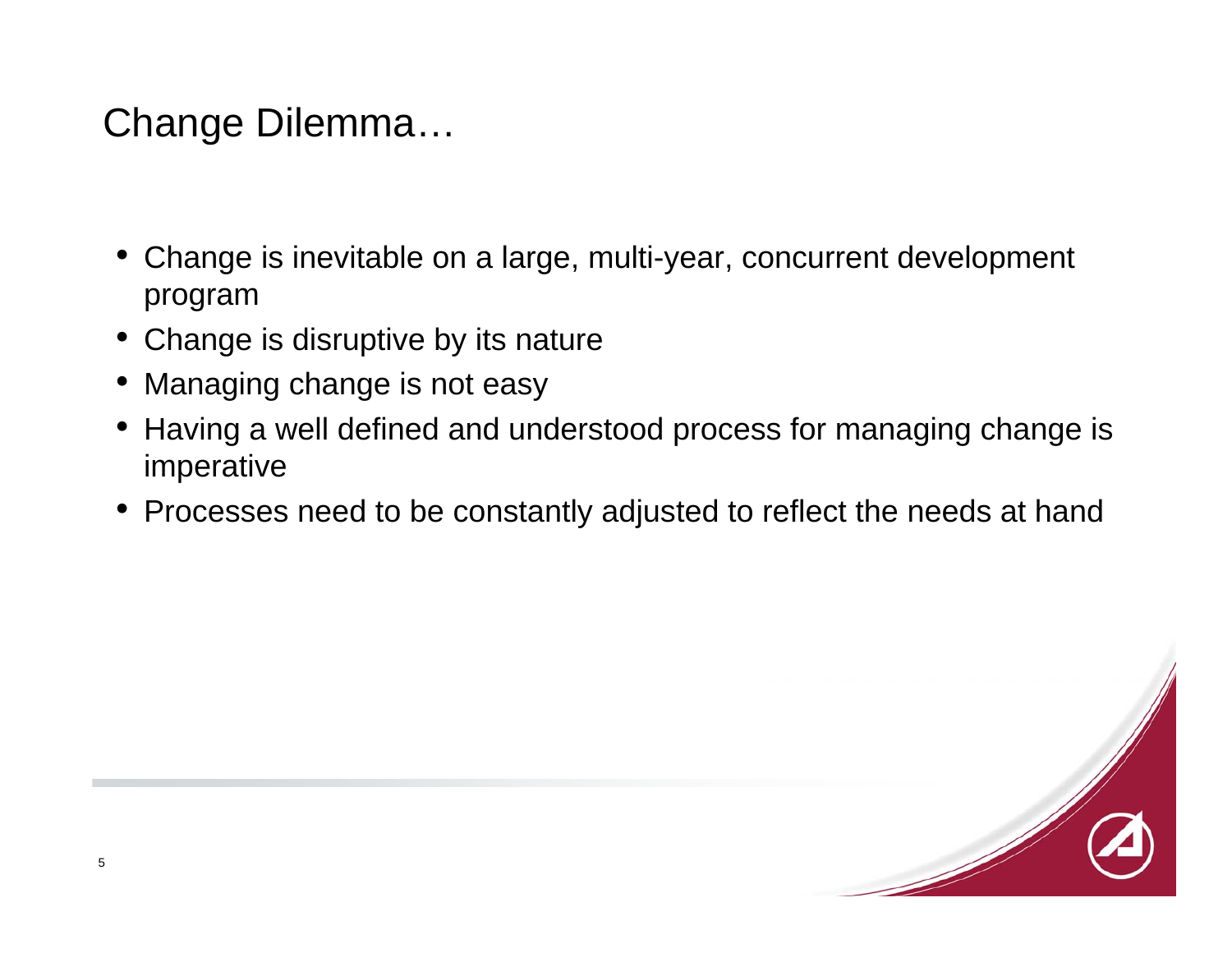# In the Beginning…

- AEHF Program Office Change Process existed since the beginning of the program
- December 2003 SMC/CMMI Program Office Assessment recommends review of the existing change process
- September 2004 Comprehensive review of the AEHF Change Process is initiated
- July 2005 "New and Improved" AEHF Change Process makes its debut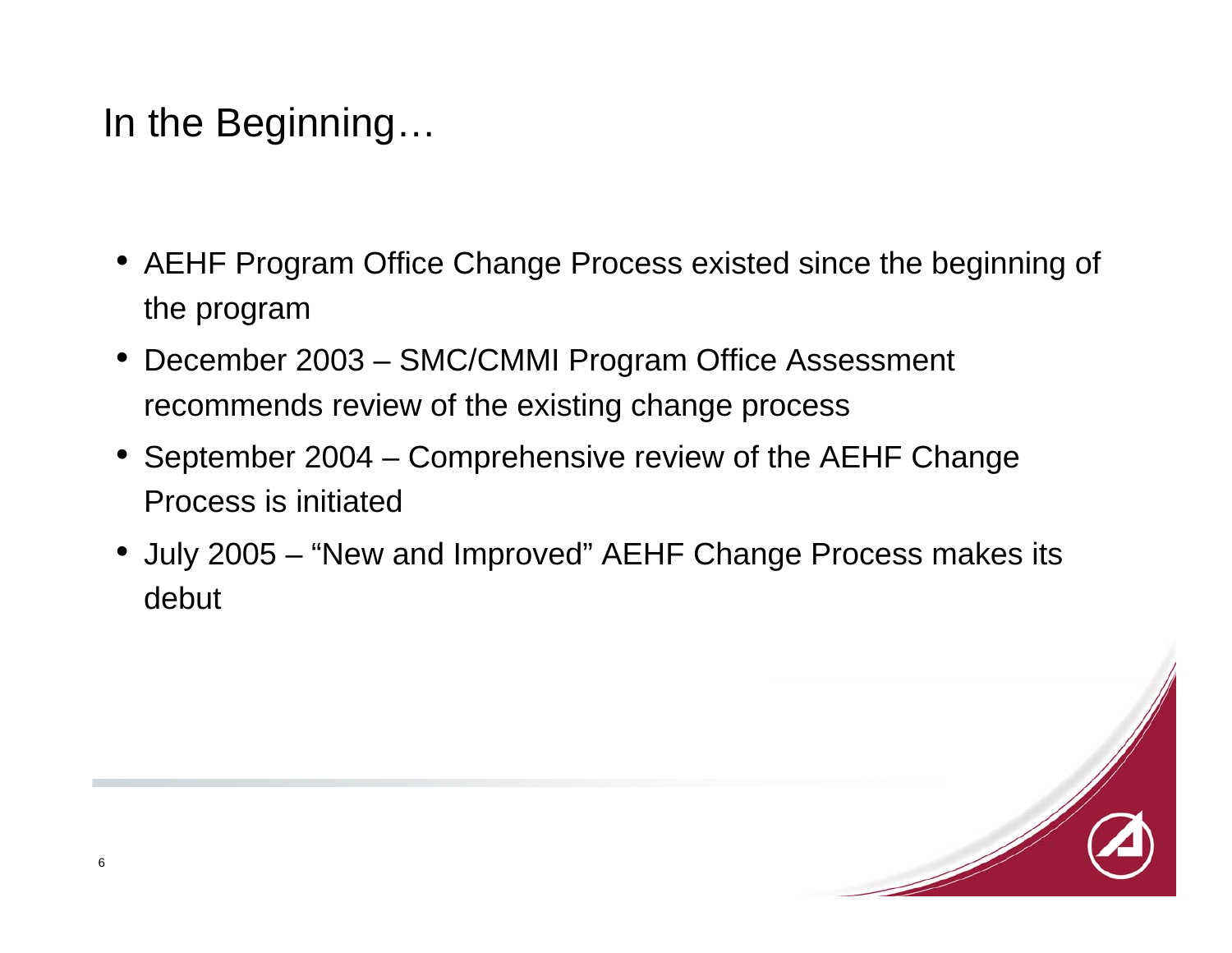What We've Learned About the AEHF Change Process Since…

- • Define, document, and implement the process
	- *Identify what needs to be accomplished, e.g., Engr. Change vs. Contr. Change*
	- *Know your stakeholders*
	- *Provide enough detail to map it into the process above (e.g. Group to Wing)*
	- *Define Entry and Exit criteria for each step*
	- *Identify Artifacts created and modified*
	- *Define realistic, nominal timelines*
	- *Apply a "KISS" principle at every opportunity*
- Train, train, and train again
- •Execute and measure process performance
- • Implement Process Volume controls
	- *Addresses multiple, simultaneous changes and resource contention*
- Adjust the process as needed
	- *Conduct process improvement activity (e.g., VSM)*
	- *Implement changes as needed and as possible*
	- *Avoid "Big Bang" approach to changes, "evolutionary" vs. "revolutionary"*
- •Be vigilant about your process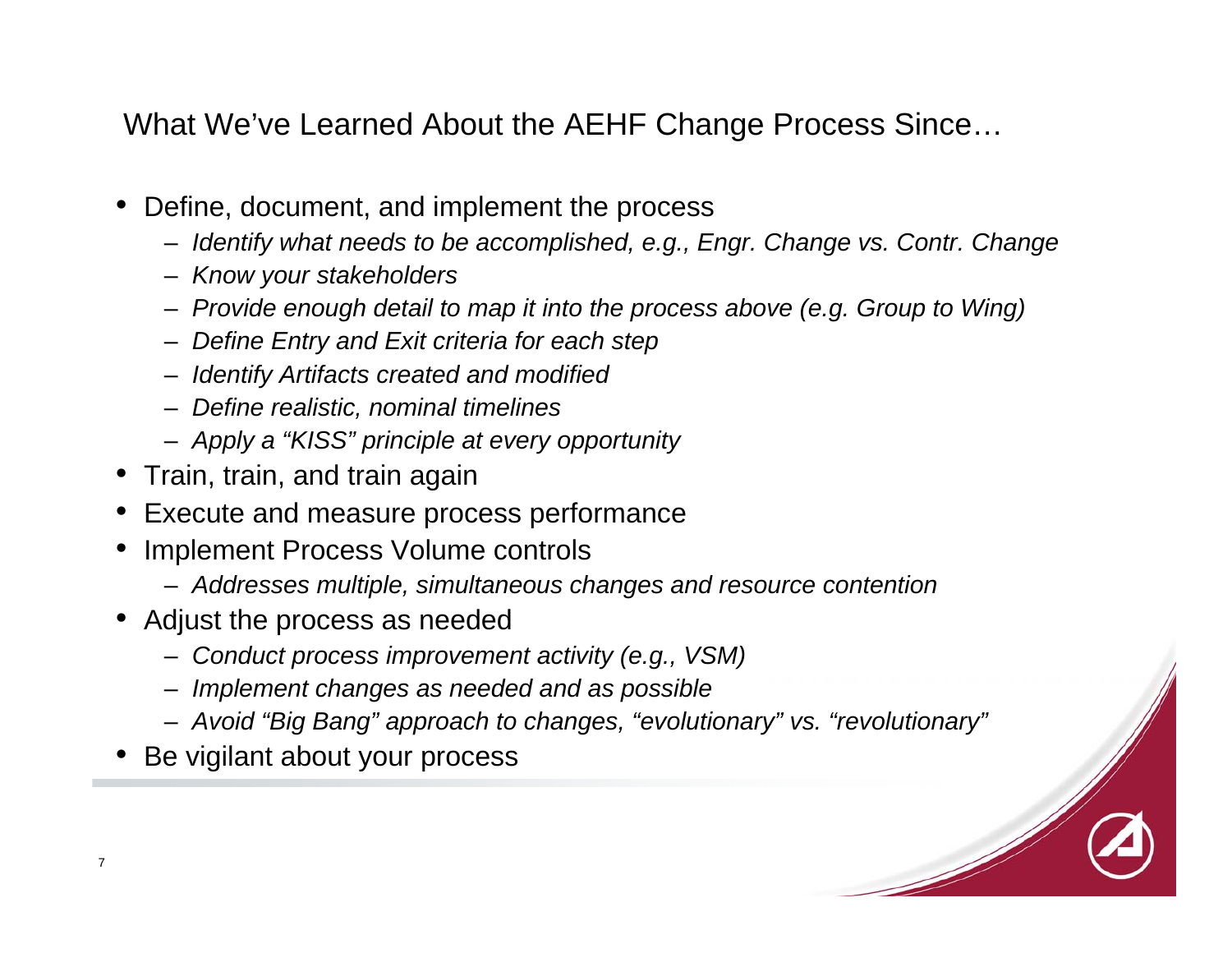#### AFSO21 VSMAEHF Change Process Current State – July 2006



- 1 Pre-RFP
- 2 Proposal
- 3 Post Proposal
- 4 Contract Mod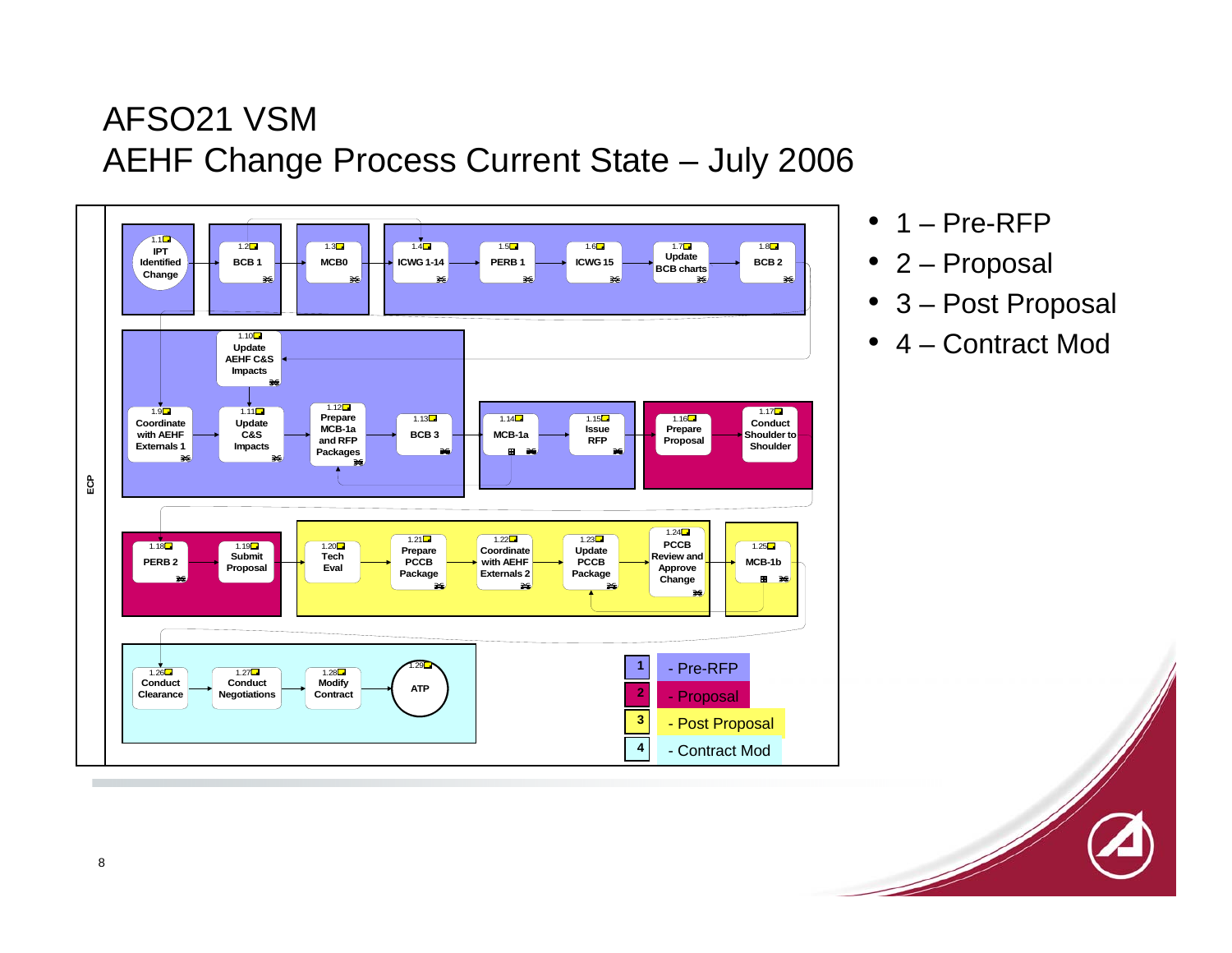# AFSO21 VSM Process Activity Value Definitions

#### **Pure Value ActivitiesPure Value Activities Pure Value Activities**

- **Activities that change the form, fit or function of the Activities that change the form, fit or function of the product/service and product/service and**
- **Activities that, when asked, the customer is willing to pay for and Activities that, when asked, the customer is willing to pay for and**
- **Activities done right the first time. Activities done right the first time.**

#### **<u>Business Value Activities</u>**

- **Activities causing no value to be created but that cannot be Activities causing no value to be created but that cannot be eliminated based on current state of technology or thinking eliminated based on current state of technology or thinking**
- **Required (regulatory, customer mandate, legal) Required (regulatory, customer mandate, legal)**
- **Necessary (due to non-robustness of process, currently required) Necessary (due to non-robustness of process, currently required)**

#### <u>**Non Value Activities**</u>

- **Activities that consume resources but create no value in the eyes Activities that consume resources but create no value in the eyes of the customerof the customer**
- **Pure waste Pure waste**
- **If you can't get rid of the activity, it turns to yellow. If you can't get rid of the activity, it turns to yellow.**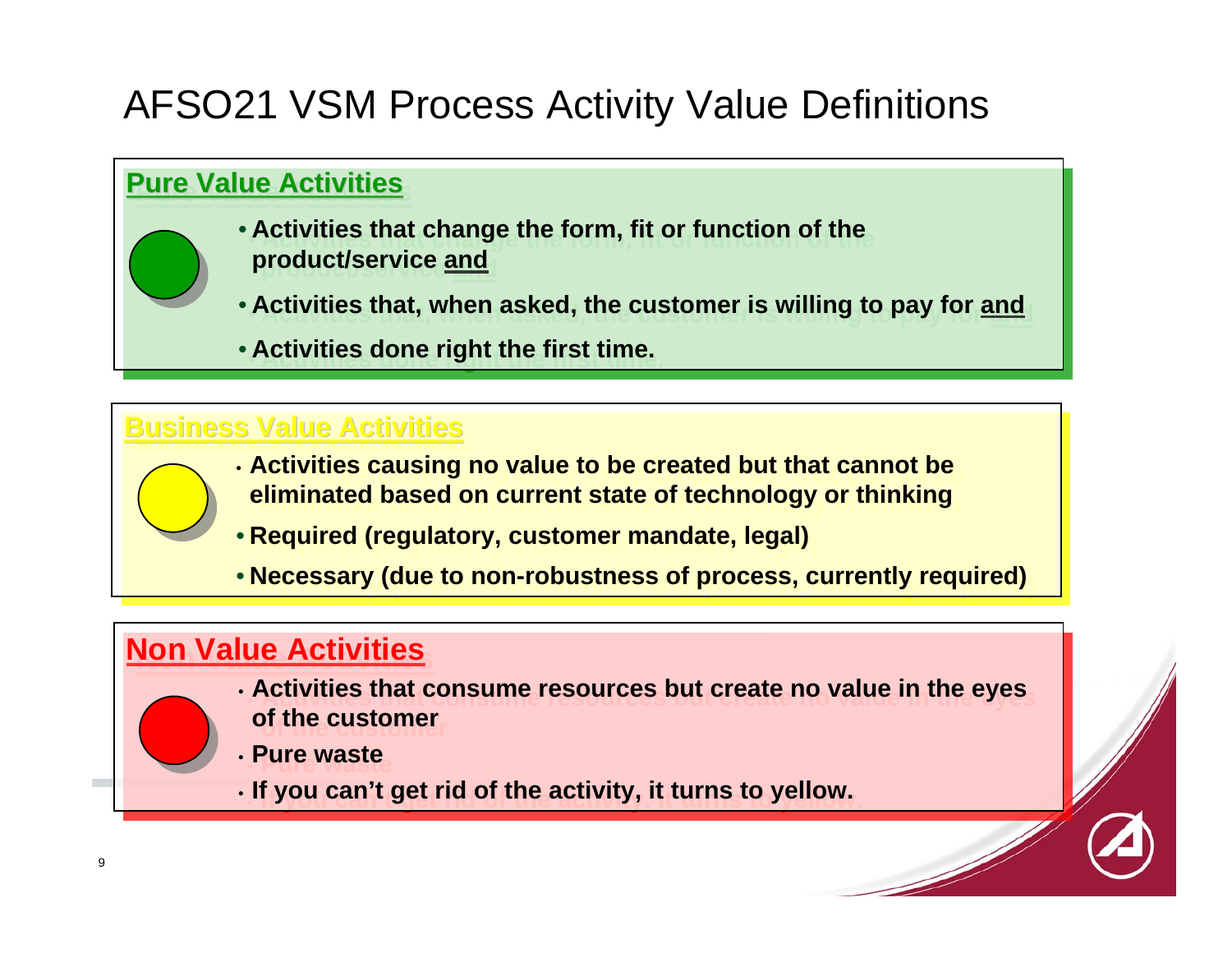## AFSO21 AEHF CP Initial State VSM Analysis



| <b>TOTAL</b>                 |       |
|------------------------------|-------|
| Task                         |       |
| <b>Trigger</b>               |       |
| Done                         |       |
| <b>Cycle Time (days)</b>     | 321   |
| <b>Touch Time (days)</b>     | 40.25 |
| <b>TAKT Time</b>             |       |
| <b>No. of People</b>         | 492   |
| <b>Items in In-Box</b>       |       |
| <b>No. of Approvals</b>      | 143   |
| <b>Distance Item Travels</b> |       |
| <b>ESH Issue</b>             |       |
| % Rework                     |       |
| <b>Top 3 Rework Issues</b>   |       |

| 25 STEPS         |            |  |
|------------------|------------|--|
| <b>10 GREENS</b> | <b>40%</b> |  |
| YELLOWS          |            |  |
| <b>7 REDS</b>    | <b>28%</b> |  |

| <b>Wait Time (%)</b> | 87% |
|----------------------|-----|
|----------------------|-----|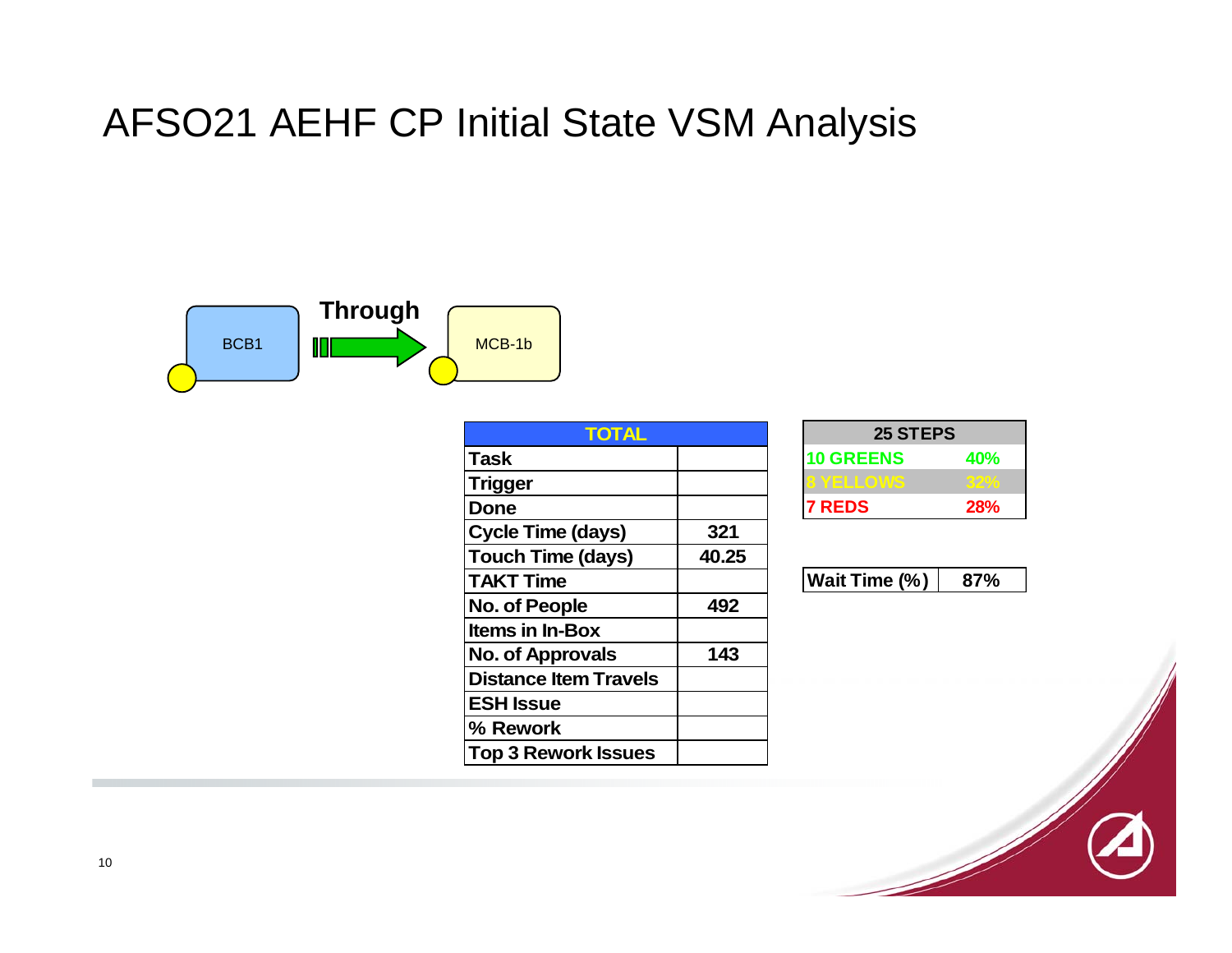#### AFSO21 VSM AEHF Change Process Future State – July 2006





11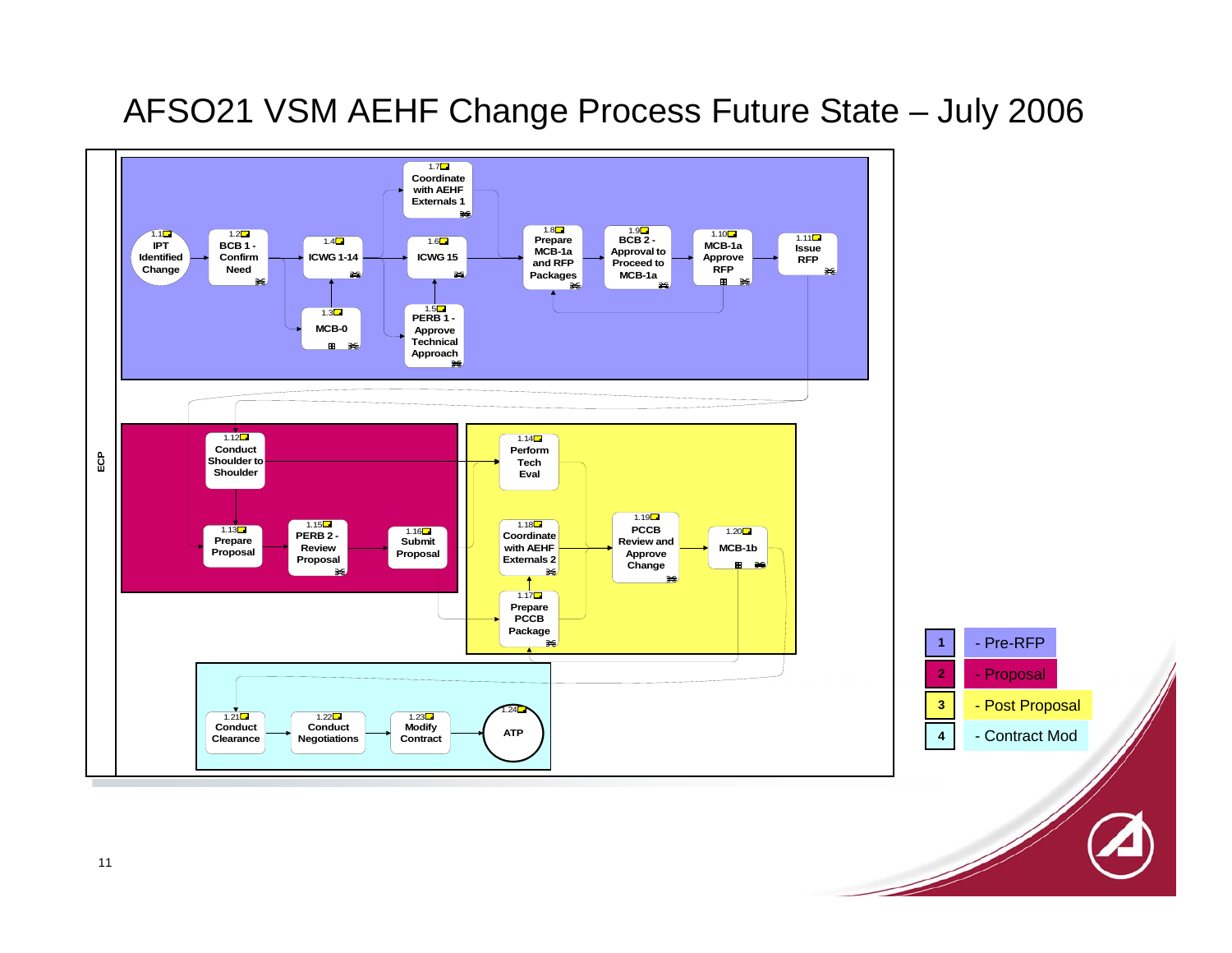#### AFSO21 Value Stream Mapping Event – July 2006 AEHF Change Process



courtesy of the United States Air Force



Reprinted courtesy of the United States Air Force

- • What Existed
	- *25 Steps, 321 Days of cycle time (Excluding Mod Phase)*
- What We Did
	- *Eliminated steps – Consolidated board meetings*
	- *Optimized Process Flow*
		- Performing technical and programmatic coordination in parallel
		- Improved Organizational Impact **Analysis**
	- *Started Activities Earlier – Improved Shoulder-to-Shoulder (StS) process to allow the Tech Evaluation to begin during the Proposal preparation phase*
- • Results
	- *Excluding Mod Phase*
	- *19 steps – 24% Improvement*
	- *Cycle time 196 days – 39% Improvement*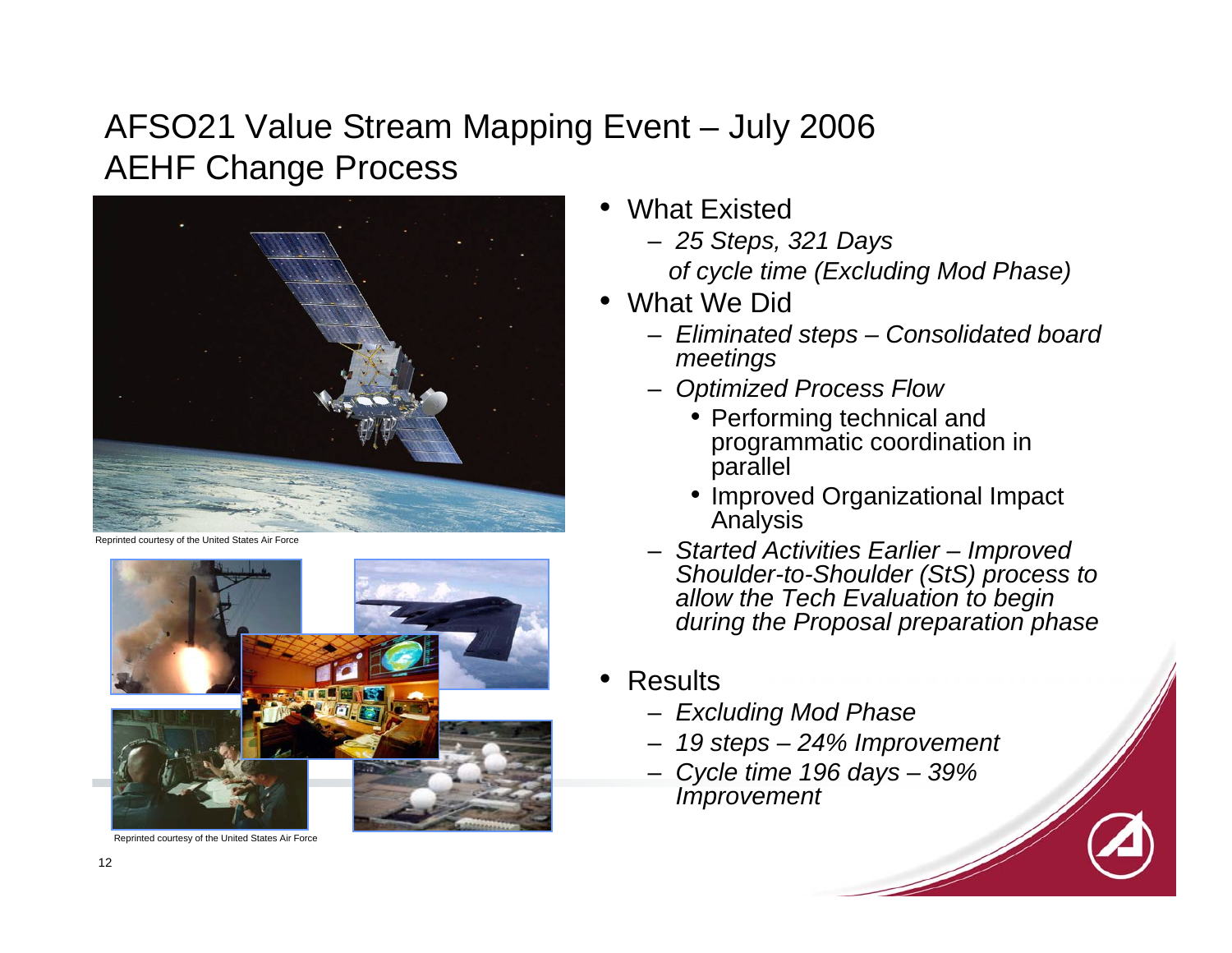### Metrics – How Are We Doing? Start through Contract Modification



- • 17 ECPs/CCPs put on contract (05/05 – 10/05)
- • 23 ECPs/CCPs put on contract (05/05 – 03/06)
- 44 ECPs/CCPs put on contract (05/05 – 10/06)
- • 58 ECPs/CCPs put on contract (05/05 – 05/07)
- • Median
	- *11/05 – 303 days ~ 43 weeks*
	- *03/06 – 252 days ~ 36 weeks*
	- –*10/06 – 243 days ~ 35 weeks*
	- *05/07 – 233 days ~ 33 weeks*
- • 30% Improvement including Mod Phase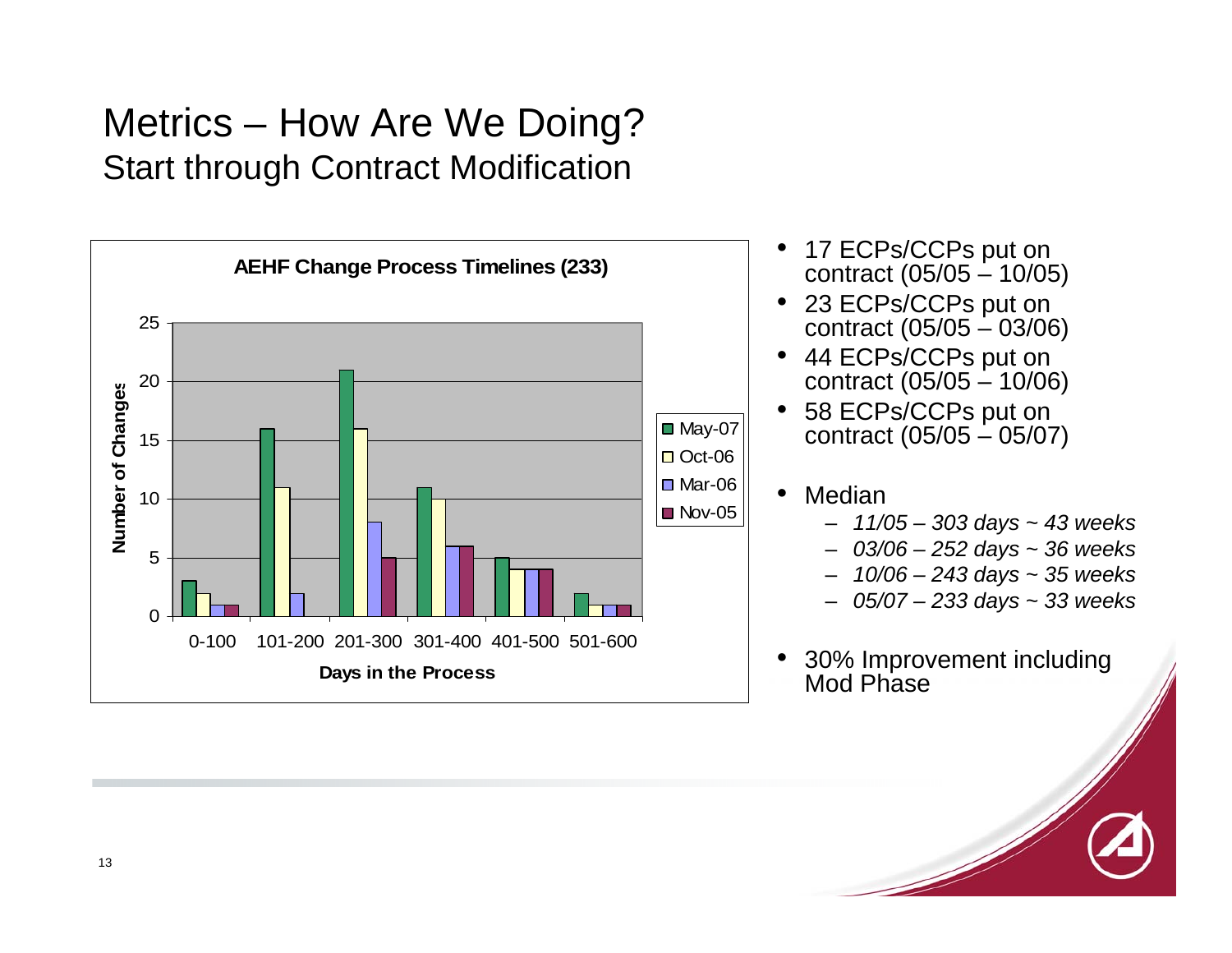## VSM Lessons Learned

- VSM technique is a valuable tool in identifying "waste" in a process
- Keep the team lean and effective 10-15 people
- •Must have representation from all stakeholders
- •Participants need to know the current process
- •Participants need to have basic training in process improvement techniques
- Need experienced event facilitators
- •Do not allow changes in team membership once the event starts
- Team leaders need to stay engaged throughout the event, especially during the "heavy lifting" activities
- Team leaders must be careful not to dominate the discussion
- Team leaders must make sure the discussion does not deviate to far from the plans
- •Be vigilant to keep the "out-of-bounds" items out of discussions
- Have fun!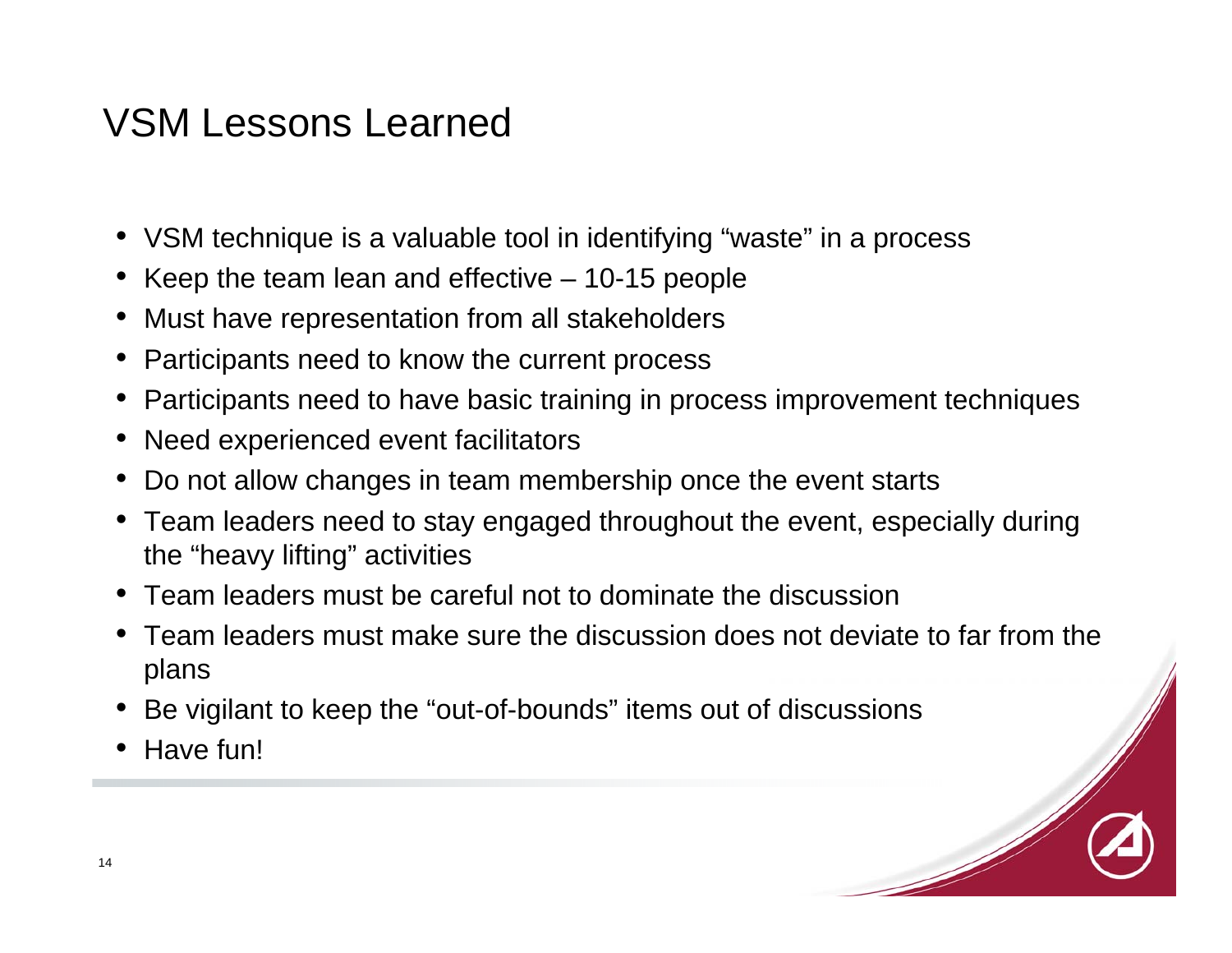#### CMMI AEHF Program Office Assessment 2007 – Excerpts

- SMC Tailored CMMI® / Acquisition models, no numerical rating or process quality
- AEHF Best Practices Within the Model
	- *A rigorous Change Management process is used to baseline and maintain requirements*
	- *All types of program changes are analyzed via the Change Management process*
	- *A rigorous Change Management System of boards and reviews includes the relevant stakeholders*
- Strengths Above the Model
	- *Baseline ECO Board (BEB) Master Matrix and waterfall chart are used to regulate change management process flow*